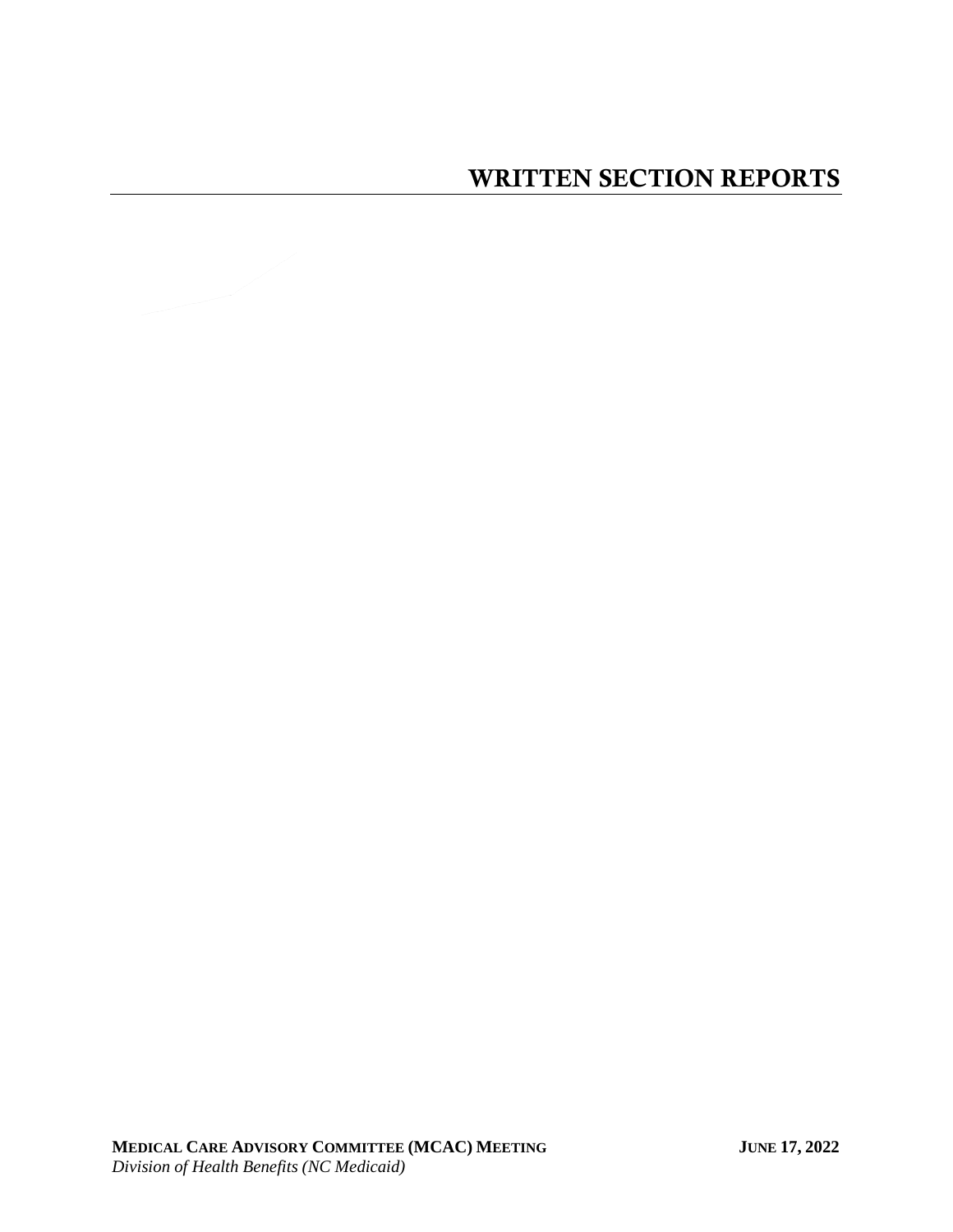# REPORT PERIOD MARCH 1 - MAY, 2022

# 1. Policies Presented to the N.C. Physician Advisory Group (PAG)

The Pharmacy & Therapeutic Committee met on 03/08/2022, 04/12/2022, and 05/10/2022 The N.C. Physician Advisory Group met on 03/24/2022, 04/28/2022, and 05/26/2022 \* The N.C. Physician Advisory Group AD HOC Meeting on 06/01/2022

## Recommended Clinical Coverage Policies

- 1S-4 Genetic Testing 03/24/2022
- 1A-5 Child Medical Evaluation and Medical Team Conference for Child Maltreatment 03/24/2022
- 8A-7: Ambulatory Withdrawal Management Without Extended On-Site Monitoring (ASAM Level 1WM) (new policy) – 03/24/2022
- 8A-8: Ambulatory Withdrawal Management with Extended On-Site Monitoring (ASAM Level 2WM) (new policy) – 03/24/2022
- 8C Outpatient Behavioral Health 04/28/2022
- 1E-3 Sterilizations 06/01/2022
- 5A-2 Respiratory Equipment and Supplies 06/01/2022
- 8D-4 Clinically Managed Population Specific High Intensity Residential Services (New Policy) 06/01/2022

## PAG Notifications

- 3B Program of All-Inclusive Care for the Elderly (PACE) 04/28/2022
- 1F Chiropractic Services:  $-04/28/2022$
- 1C-1 Podiatry Services 04/28/2022
- 6A Routine Eye Examination and Visual Aids for Beneficiaries Under 21 Years of Age 04/28/2022
- 6B Routine Eye Examination and Visual Aids for Beneficiaries 21 Years of Age and Older 04/28/2022
- 2A-1 Acute Inpatient Hospital Services 06/01/2022

#### Recommended Pharmacy Criteria

- Prior Approval Criteria- Immumodulators-Actemra-03/24/2022
- Prior Approval Criteria- Immumodulators Humira-03/24/2022
- Prior Approval Criteria- Immumodulators Avsola- 03/24/2022
- Prior Approval Criteria- Modulators Cosentyx-03/24/2022
- Prior Approval Criteria- Immumodulators Orencia-03/24/2022
- Prior Approval Criteria- Immumodulators -Otezla- 03/24/2022
- Prior Approval Criteria- Immumodulators Remicade-03/24/2022
- Prior Approval Criteria- Immumodulators- Arcalyst-03/24/2022
- Prior Approval Criteria- Monoclonal Antibodies- 03/24/2022
- Prior Approval Criteria- Immumodulators- Xeljanx/Xeljanz XR- 04/128/2022
- Prior Approval Criteria- Immumodulators- Rinvoq- 04/28/2022
- Prior Approval Criteria- Immumodulators- Skyrizi- 04/28/2022
- Prior Approval Criteria- Immumodulators- Stelara-04/28/2022
- Prior Approval Criteria- Monoclonal Antibodies-04/28/2022
- Annual Preferred Drug List (PDL) changes- 05/26/2022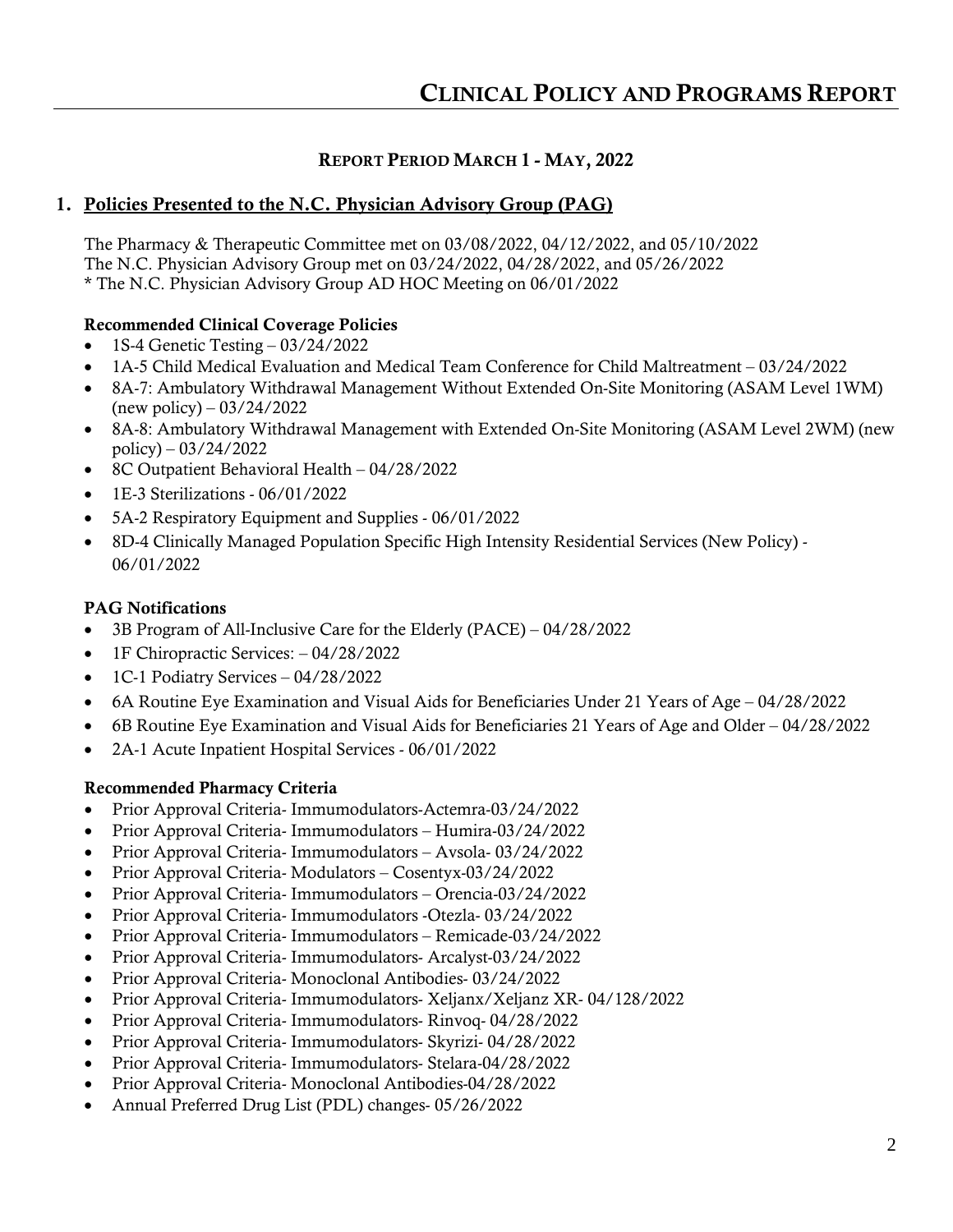## 2. Pharmacy Items Posted for Public Comment

- Prior Approval Criteria- Immunomodulators- Actemra 05/20/2022 07/04/2022
- Prior Approval Criteria- Immunomodulators- Rinvoq 05/20/2022 07/04/2022
- Prior Approval Criteria- Immunomodulators- Humira 05/20/2022 07/04/2022
- Prior Approval Criteria- Immunomodulators- Xeljanz 05/20/2022 07/04/2022
- Prior Approval Criteria- Immunomodulators- Xeljanz XR 05/20/2022 07/04/2022
- Prior Approval Criteria- Immunomodulators-Avsola 05/23/2022 07/07/2022
- Prior Approval Criteria- Immunomodulators-Cosentyx 05/23/2022 07/07/2022
- Prior Approval Criteria- Immunomodulators-Skyrizi 05/23/2022 07/07/2022
- Prior Approval Criteria- Immunomodulators-Orencia 05/25/2022 07/09/2022
- Prior Approval Criteria- Immunomodulators-Arcalyst 05/25/2022 07/09/2022
- Prior Approval Criteria- Immunomodulators-Otezla 05/25/2022 07/09/2022
- Prior Approval Criteria- Immunomodulators-Remicade 05/25/2022 07/09/2022
- Prior Approval Criteria- Immunomodulators-Taltz 05/25/2022 07/09/2022
- Annual PDL changes 05/27/2022 07/16/2022
- Prior Approval Criteria-Monoclonal Antibodies 06/01/2022 07/16/2022
- Prior Approval Criteria-Growth Hormones 06/01/2022 07/16/2022
- Prior Approval Criteria- Lupus 06/01/2022 07/16/2022
- Prior Approval Criteria-Nexletol 06/01/2022 07/16/2022
- Prior Approval Criteria-PCSK9 Inhibitors 06/01/2022 07/16/2022

## Clinical Coverage Policies Posted for Public Comment

- 8B, Inpatient Behavioral Health Services 03/28/2022 05/12/2022
- 1E-7, Family Planning 04/01/2020 05/16/2022
- 1S-4, Genetic Testing 04/19/2022 06/03/2022
- 1C-1, Podiatry Services 05/06/2022 06/05/2022
- 8C, Outpatient Behavioral Health Services 05/18/2022 07/02/2022
- 1F, Chiropractic Services 05/25/2022 06/24/2022
- 1A-5, Child Medical Evaluation & Medical Team Conference for Child Maltreatment 05/26/2022 07/10/2022

## 3. New or Amended Policies Posted to Medicaid Website

- 5A-2 Respiratory Equipment and Supplies 03/15/2022
- 1E-5, Obstetrics 04/01/2022
- 1E-6, Pregnancy Medical Home 04/1/2022
- 8A, Enhanced Mental Health and Substance Abuse Services 04/1/2022
- 2B-1, Nursing Facility Services 04/15/2022
- $\bullet$  8P, NC Innovations 05/1/2022
- 1M-3, Childbirth Education  $-05/15/2022$
- 1M-5, Health and Behavior Intervention 05/15/2022
- 5A-3, Nursing Equipment and Supplies 05/15/2022
- 8A-2, Facility-Based Crisis Service for Children and Adolescents 05/15/2022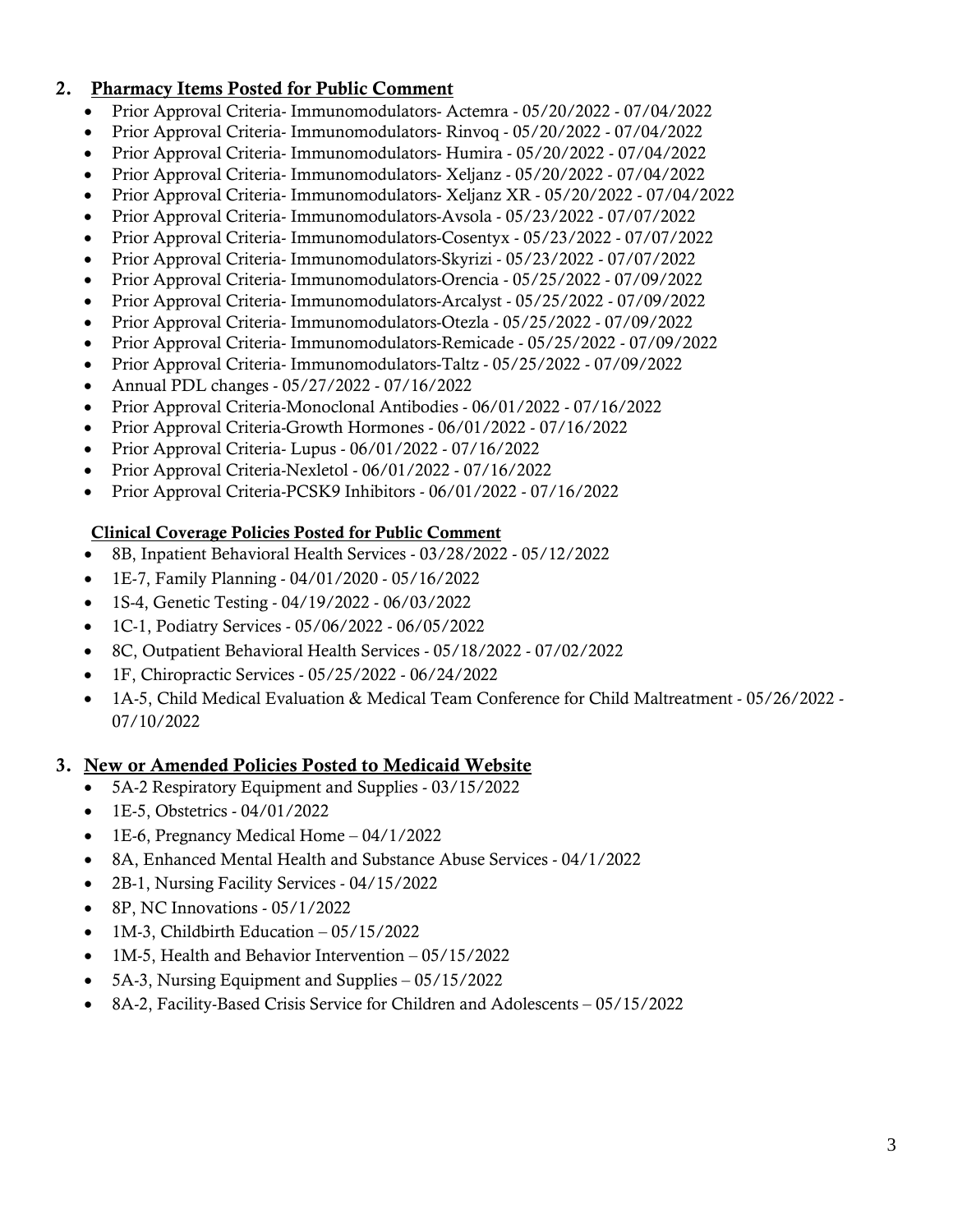## New or Amended PA Criteria Posted

- Prior Approval Criteria- Aduhelm-04/01/2022
- Prior Approval Criteria- Epidiolex-04/01/2022
- Prior Approval Criteria- Calcitonin Gene Related Migraine Therapy-04/01/2022
- Prior Approval Criteria- Continuous Glucose Monitor Supplies (CGM)-04/01/2022

## 4. Durable Medical Equipment and Supplies, and Orthotics & Prosthetics (DMEPOS)

#### Updates to Clinical Coverage Policy 5A-3, Nursing Equipment and Supplies May 17, 2022

All temporary Durable Medical Equipment (DME) policy flexibilities outlined in COVID-19 Special Bulletins remain in effect as of this publication date. See [COVID-19 Special Bulletins](https://medicaid.ncdhhs.gov/about-us/covid-19-guidance-and-resources/providers/covid-19-special-medicaid-bulletins) for details.

An updated version of Clinical Coverage Policy 5A-3, Nursing Equipment and Supplies, with an amended date of May 15, 2022, was posted to the [NC Medicaid Clinical Coverage Policy web page.](https://medicaid.ncdhhs.gov/providers/clinical-coverage-policies) Following is a summary of updates:

In Subsection 5.3.4 Phototherapy, prior approval was removed from phototherapy (bilirubin) light with photometer (HCPCS code E0202) when clinical coverage guidelines are met. And coverage for the treatment of hyperbilirubinemia within the first 30 calendar days of life was updated to allow for coverage during the first 31 calendar days of life. These revisions are effective retroactively to Nov 1, 2021.

New coverage was added for manual pump operated enema systems (HCPCS codes A4453, A4459) with new Subsection 5.3.9 Manual Pump-Operated Enema System, and the following medical necessity criteria. This revision is effective retroactively to Oct 1, 2021:

A manual pump-operated enema system, such as the Peristeen® Anal Irrigation System, may be considered medically necessary when all the following coverage criteria are met:

- a. Beneficiary has a diagnosis of neurogenic bowel dysfunction. Refer to Attachment A, Section B for the required ICD-10 diagnosis code;
- b. Beneficiary is two years of age and older;
- c. Beneficiary suffers from fecal incontinence, chronic constipation, and time-consuming bowel management procedures; and
- d. Initial management involving diet, bowel habit, laxatives, or constipating medication has failed.

Note: If the above medical necessity criteria are met, then prior authorization is not required

In Attachment A: Claims-Related Information, Section B, ICD-10-CM Diagnosis Code K59.2 (neurogenic bowel, not elsewhere classified) was added as an acceptable diagnosis for the manual pump-operated enema system.

#### In Attachment A: Claims-Related Information, Section C: Procedure Code(s), the following updates were made:

Coverage and quantity limits were added for HCPCS codes A4453 (Rectal catheter for use with the manual pump-operated enema system, replacement only) and A4459 (Manual pump-operated enema system, includes balloon, catheter and all accessories, reusable, any type).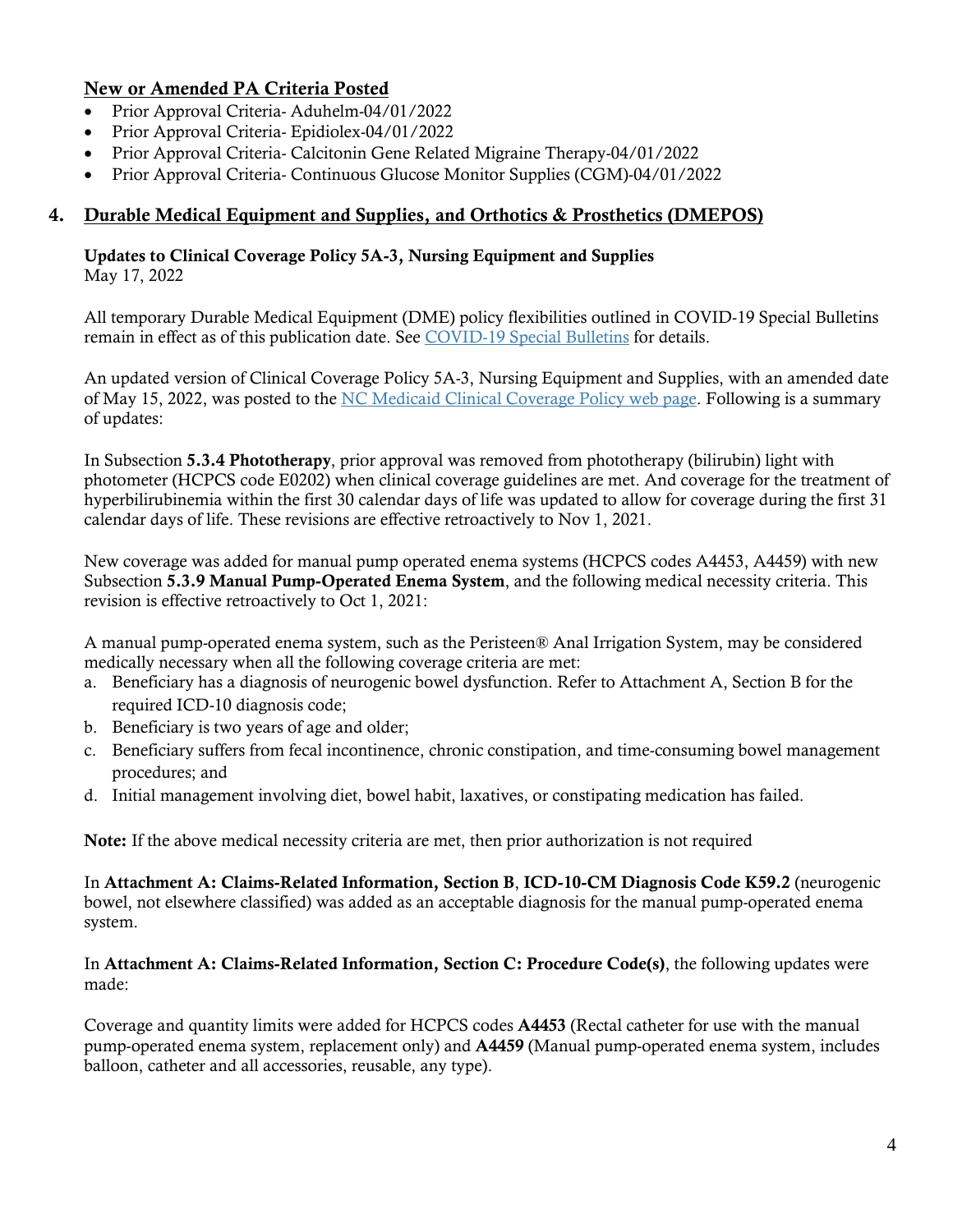Per the CMS annual update, HCPCS code A4397 (Irrigation supply; sleeve, each) was end-dated Dec 31, 2021, and replaced with HCPCS codes A4436 (Irrigation supply; sleeve, reusable, per month) and A4437 (Irrigation supply; sleeve, disposable, per month), effective Jan 1, 2022.

Added language to clarify that the quantity limit for HCPCS codes A4450 (Tape, non-waterproof, per 18 square inches) and A4452 (Tape, waterproof, per 18 square inches) is 80 units per month.

In Attachment B: Provision of DME and Medical Supplies on the Date of Discharge from Specified Facilities, the asterisk indicating that an item requires prior approval was removed. The BOLD indicating Medicare is the primary payer for an item was also removed.

In Attachment C: Completing a Claim for DME or EN Services, NCHC was removed from block one.

## Additional Resources

The DME fee schedule and full text of Clinical Coverage Policy 5A-2, Respiratory Equipment and Supplies is available at North Carolina Medicaid's [Durable Medical Equipment \(DME\) web page.](https://medicaid.ncdhhs.gov/providers/programs-services/medical/durable-medical-equipment) All COVID-19 Special Bulletins are available [here.](https://medicaid.ncdhhs.gov/about-us/covid-19-guidance-and-resources/providers/covid-19-special-medicaid-bulletins)

#### Updates to Clinical Coverage Policy 5A-2, Respiratory Equipment and Supplies

An amended version of Clinical Coverage Policy 5A-2, Respiratory Equipment. and Supplies with an effective date of Feb. 1, 2022, is posted March 16, 2022

Please note that this bulletin has been updated on April 26, 2022, to correct the effective date.

All temporary Durable Medical Equipment (DME) policy flexibilities outlined in COVID-19 Special Bulletins remain in effect as of this publication date. See COVID-19 Special Bulletins for details.

An amended version of Clinical Coverage Policy 5A-2, Respiratory Equipment and Supplies with an effective date of Feb. 1, 2022, was posted to the NC Medicaid Clinical Coverage Policy web page. Following is a summary of updates:

In Attachment A: Claims-Related Information, Section C: Procedure Code(s), the following updates were made:

Quantity limits were updated from four per year to four per month for existing HCPCS codes A7520 (tracheostomy/laryngectomy tube, non-cuffed, polyvinylchloride (PVC), silicone or equal, each), A7521 (tracheostomy/laryngectomy tube, cuffed, polyvinylchloride (PVC) silicone or equal, each), and from one per month to four per month for A7525 (tracheostomy mask, each).

Coverage and quantity limits were added for HCPCS codes A4604 (Tubing with integrated heating element for use with positive airway pressure device) and A7046 (Water chamber for humidifier, used with positive airway pressure device, replacement, each).

As documented in the October 2009 NC Medicaid bulletin, eight asthma supply codes that can be issued and reimbursed for physicians, physician assistants, and nurse practitioners have been denoted with a plus (+) sign.

## Additional Resources

The DME fee schedule and full text of Clinical Coverage Policy 5A-2, Respiratory Equipment and Supplies is available at NC Medicaid's DME web page. All COVID-19 Special Bulletins are available here.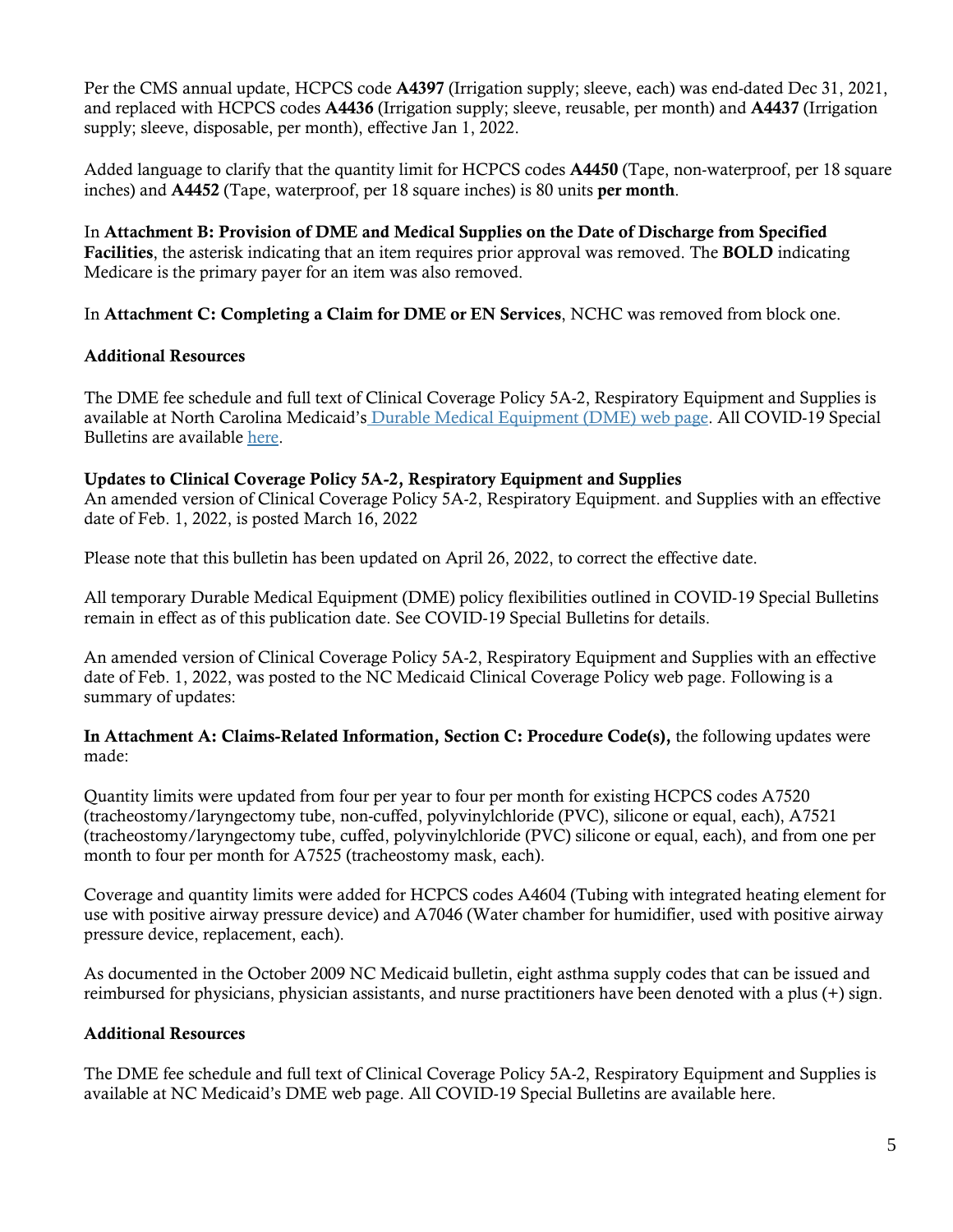# 5. Outpatient Specialized Therapies/Local Education Agencies (LEAs)

#### Updates to Clinical Coverage Policy 5A-3, Nursing Equipment and Supplies May 17, 2022

All temporary Durable Medical Equipment (DME) policy flexibilities outlined in COVID-19 Special Bulletins remain in effect as of this publication date. See [COVID-19 Special Bulletins](https://medicaid.ncdhhs.gov/about-us/covid-19-guidance-and-resources/providers/covid-19-special-medicaid-bulletins) for details.

An updated version of Clinical Coverage Policy 5A-3, Nursing Equipment and Supplies, with an amended date of May 15, 2022, was posted to the [NC Medicaid Clinical Coverage Policy web page.](https://medicaid.ncdhhs.gov/providers/clinical-coverage-policies) Following is a summary of updates:

In Subsection 5.3.4 Phototherapy, prior approval was removed from phototherapy (bilirubin) light with photometer (HCPCS code E0202) when clinical coverage guidelines are met. And coverage for the treatment of hyperbilirubinemia within the first 30 calendar days of life was updated to allow for coverage during the first 31 calendar days of life. These revisions are effective retroactively to Nov 1, 2021.

New coverage was added for manual pump operated enema systems (HCPCS codes A4453, A4459) with new Subsection 5.3.9 Manual Pump-Operated Enema System, and the following medical necessity criteria. This revision is effective retroactively to Oct 1, 2021:

A manual pump-operated enema system, such as the Peristeen® Anal Irrigation System, may be considered medically necessary when all the following coverage criteria are met:

- a. Beneficiary has a diagnosis of neurogenic bowel dysfunction. Refer to Attachment A, Section B for the required ICD-10 diagnosis code;
- b. Beneficiary is two years of age and older;
- c. Beneficiary suffers from fecal incontinence, chronic constipation, and time-consuming bowel management procedures; and
- d. Initial management involving diet, bowel habit, laxatives, or constipating medication has failed.

Note: If the above medical necessity criteria are met, then prior authorization is not required

In Attachment A: Claims-Related Information, Section B, ICD-10-CM Diagnosis Code K59.2 (neurogenic bowel, not elsewhere classified) was added as an acceptable diagnosis for the manual pump-operated enema system.

In Attachment A: Claims-Related Information, Section C: Procedure Code(s), the following updates were made:

Coverage and quantity limits were added for HCPCS codes A4453 (Rectal catheter for use with the manual pump-operated enema system, replacement only) and A4459 (Manual pump-operated enema system, includes balloon, catheter and all accessories, reusable, any type).

Per the CMS annual update, HCPCS code A4397 (Irrigation supply; sleeve, each) was end-dated Dec 31, 2021, and replaced with HCPCS codes A4436 (Irrigation supply; sleeve, reusable, per month) and A4437 (Irrigation supply; sleeve, disposable, per month), effective Jan 1, 2022.

Added language to clarify that the quantity limit for HCPCS codes A4450 (Tape, non-waterproof, per 18 square inches) and A4452 (Tape, waterproof, per 18 square inches) is 80 units per month.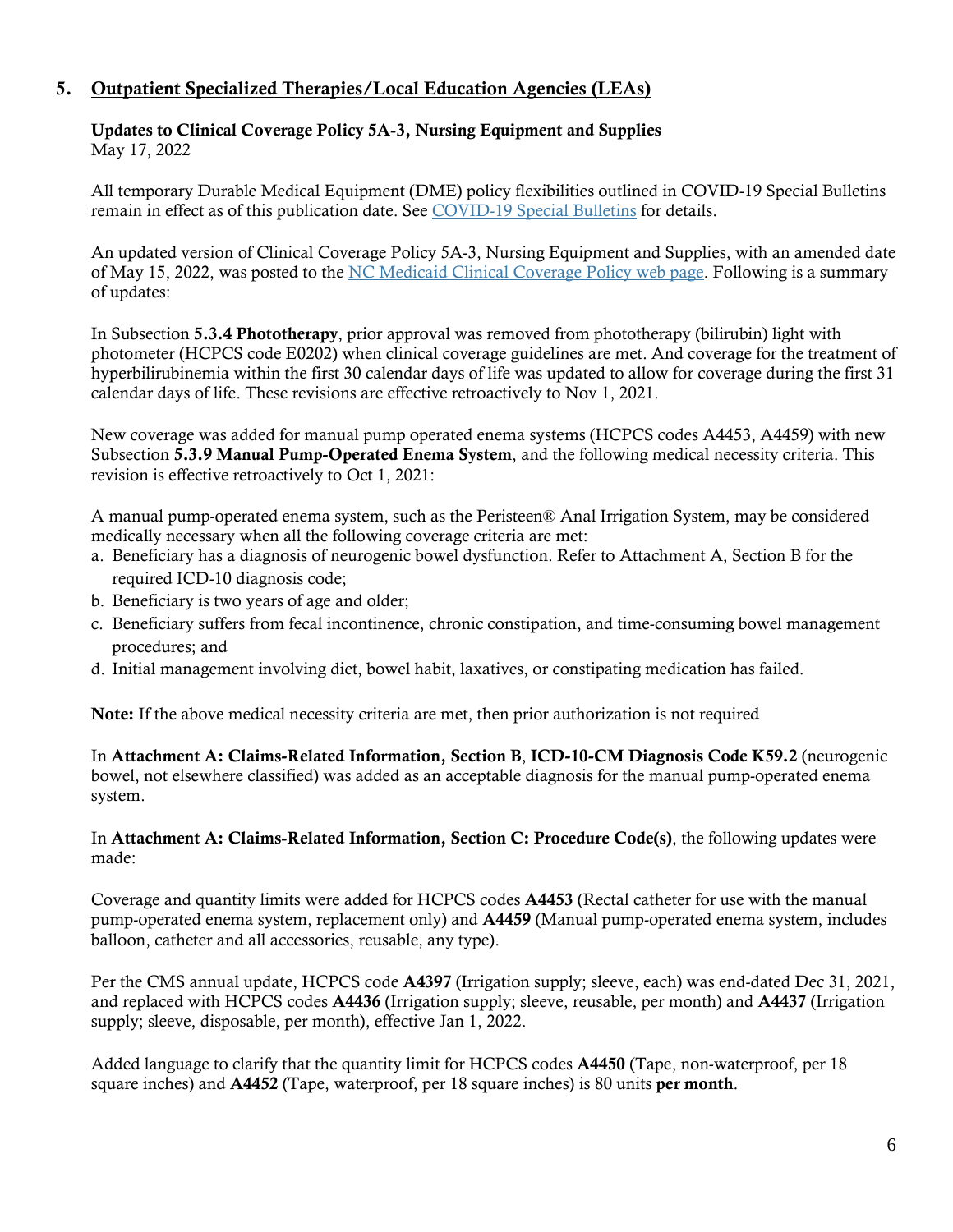In Attachment B: Provision of DME and Medical Supplies on the Date of Discharge from Specified Facilities, the asterisk indicating that an item requires prior approval was removed. The BOLD indicating Medicare is the primary payer for an item was also removed.

In Attachment C: Completing a Claim for DME or EN Services, NCHC was removed from block one.

#### Additional Resources

The DME fee schedule and full text of Clinical Coverage Policy 5A-2, Respiratory Equipment and Supplies is available at North Carolina Medicaid's [Durable Medical Equipment \(DME\) web page.](https://medicaid.ncdhhs.gov/providers/programs-services/medical/durable-medical-equipment) All COVID-19 Special Bulletins are available [here.](https://medicaid.ncdhhs.gov/about-us/covid-19-guidance-and-resources/providers/covid-19-special-medicaid-bulletins)

## Updates to Clinical Coverage Policy 5A-2, Respiratory Equipment and Supplies

An amended version of Clinical Coverage Policy 5A-2, Respiratory Equipment. and Supplies with an effective date of Feb. 1, 2022, is posted March 16, 2022

Please note that this bulletin has been updated on April 26, 2022, to correct the effective date.

All temporary Durable Medical Equipment (DME) policy flexibilities outlined in COVID-19 Special Bulletins remain in effect as of this publication date. See COVID-19 Special Bulletins for details.

An amended version of Clinical Coverage Policy 5A-2, Respiratory Equipment and Supplies with an effective date of Feb. 1, 2022, was posted to the NC Medicaid Clinical Coverage Policy web page. Following is a summary of updates:

In Attachment A: Claims-Related Information, Section C: Procedure Code(s), the following updates were made:

Quantity limits were updated from four per year to four per month for existing HCPCS codes A7520 (tracheostomy/laryngectomy tube, non-cuffed, polyvinylchloride (PVC), silicone or equal, each), A7521 (tracheostomy/laryngectomy tube, cuffed, polyvinylchloride (PVC) silicone or equal, each), and from one per month to four per month for A7525 (tracheostomy mask, each).

Coverage and quantity limits were added for HCPCS codes A4604 (Tubing with integrated heating element for use with positive airway pressure device) and A7046 (Water chamber for humidifier, used with positive airway pressure device, replacement, each).

As documented in the October 2009 NC Medicaid bulletin, eight asthma supply codes that can be issued and reimbursed for physicians, physician assistants, and nurse practitioners have been denoted with a plus (+) sign.

## Additional Resources

The DME fee schedule and full text of Clinical Coverage Policy 5A-2, Respiratory Equipment and Supplies is available at NC Medicaid's DME web page. All COVID-19 Special Bulletins are available here.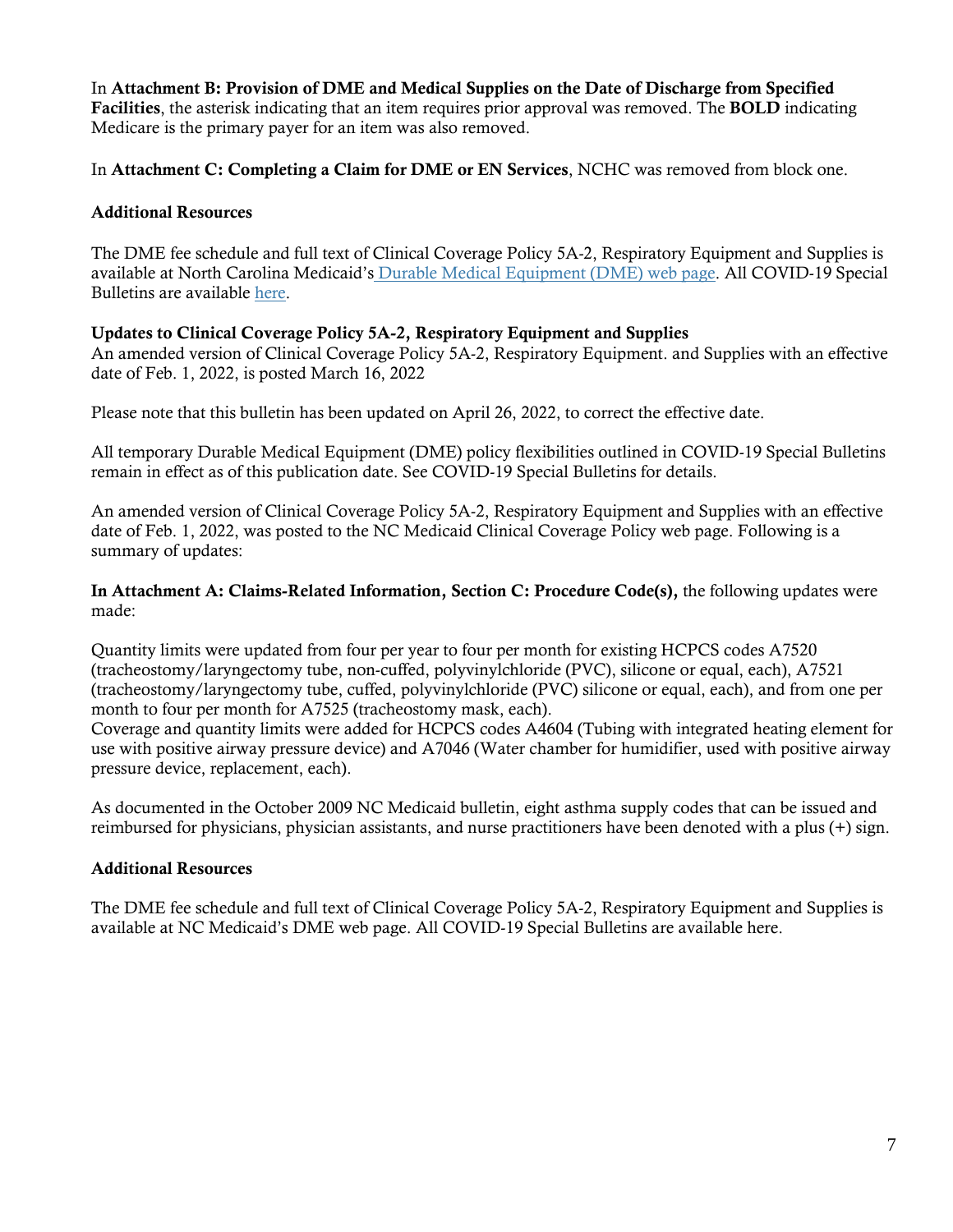# 5. Outpatient Specialized Therapies/Local Education Agencies (LEAs)

Temporary COVID-19 flexibilities previously reported, remain in effect through 6/30/22 (extended from 3/31/22 to 6/30/22).

Clinical Coverage Policy 10C Local Education Agencies (LEAs) policy was amended on 2/1/22 as follows: Under Psychological and Counseling Services, changed language from 'All evaluation services must be provided by a

licensed psychologist or school psychologist' to "All providers shall function within the scope of practice of their state license and certification."

Upcoming policy change to be made:

• 10C: Transportation section to be added (following SPA approval) which allows reimbursement for transportation services for Medicaid beneficiaries on the days that specialized therapy services are received in the school setting.

# 6. Long-Term Services and Supports (LTSS)

#### Community Alternatives Program for Children (CAP/C) 1915(c) Home and Community-based Services (HCBS) Waiver

NC Medicaid is in the process of renewing the CAP/C HCBS waiver with an anticipated approval date of October/November 2022. The renewal waiver will propose two new initiatives to improve the quality of care and decrease gaps in service provision. These new initiatives are listed below; however, they must be approved by the Centers for Medicare and Medicaid Services (CMS) before being administered through the CAP/C waiver.

- Payment of care to a legally responsible person when extraordinary conditions are met. A new service will be created called Coordinated Caregiving.
- The ability of children with skill needs similar to children receiving private duty nursing to direct care through self-directed care.

Other changes to the CAP/C waiver will include:

- Increasing the unduplicated participant count by gradually expanding the utilization limits by 500 new slots each year starting in waiver year two to 6,000 by the fifth year of the waiver approval period.
- Updating the rate methodology to show the increase in the direct care worker rates per Senate Bill 108.
- Expanding the service definitions of specific home and community-based services to assist with mitigating risks from viruses and other social determinants.

## Community Alternatives Program for Disabled Adults (CAP/DA) 1915(c) Home and Community-based Services (HCBS) Waiver

NC Medicaid is in the process of amending the CAP/DA HCBS waiver with an anticipated approval date of October/November 2022. The changes proposed in the amended waiver are listed below; however, they must be approved by the Centers for Medicare and Medicaid Services (CMS) before being administered through the CAP/DA waiver.

- Increasing the Alzheimer's Disease and Related Disorder slots by 114 slots totaling that resource pool to 424, increasing the program's unduplicated participant count to 11,638. These additional slots were approved per Senate Bill 108 and will be made available to fill with new applicants by June 30, 2022.
- Updating the rate methodology to show the increase in the direct care worker rates per Senate Bill 108.
- Expanding the service definitions of specific home and community-based services to mitigate risks from viruses and other social determinants.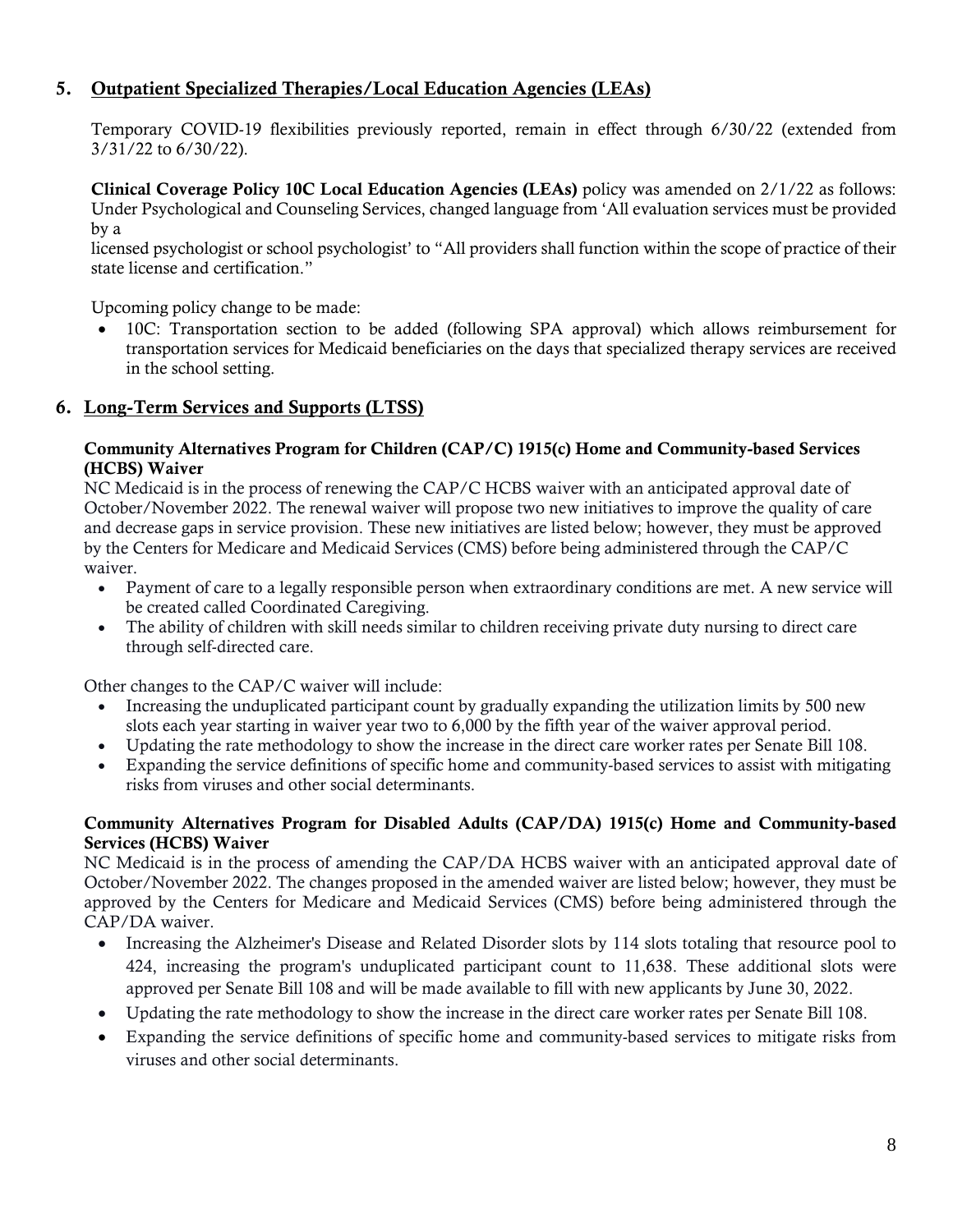## Program of All-Inclusive Care for the Elderly (PACE)

Elderhaus has submitted its application to CMS for Service Area Expansion (SAE) in March. Elderhaus will be adding zip code 28479 in Brunswick County to its approved service area. Final approval of expansion is pending and is contingent upon CMS approval of the application, satisfactory plan to address any outstanding corrective action requests, and maintaining a fiscally sound operation as required in 42 CFR 460.80.

Pace@Home's application to CMS for SAE was approved in January. The PO added ten zip codes to their currently serviced counties of Catawba, Lincoln, Burke, Caldwell, and Alexander.

Pace of the Triad will be building a new PACE center and is not expected to submit their application until December 2022 at the earliest and expects to be operational the first quarter of 2024. They are proposing to add Forsyth, Stokes, and Surry counties to their currently serviced counties of Guilford and Rockingham.

Carolina SeniorCare will be building a new PACE center and is not expected to submit their application to CMS until September 2022 at the earliest and expects to be operational late 2023 or early 2024. They are proposing to add Beaufort, Carteret, Craven, Jones, Lenoir, Onslow, and Pamlico to their currently serviced counties of Rowan, Davidson, Davie, and Iredell.

Senior Total Life Care will be building a new PACE center and is not expected to submit their application to CMS until June 2022 at the earliest and expects to be operational June 2023. They are proposing to add Rutherford County to their currently serviced counties of Gaston, Cleveland, and Lincoln.

## 7. Behavioral Health IDD Section

• 1915(i) -fiscal SPA is being completed for submission to CMS.

#### Behavioral Health Clinical Policy Updates:

- CCP 8A Enhanced Mental Health and Substance Abuse Services Mobile Crisis Management stakeholder engagement webinars have been completed. Mobile Crisis Management SPA has been updated to include feedback from ECBI.
- CCP 8B Inpatient Behavioral Health Services- policy posted for 45-day public comment, comment period has ended. Public comment is scheduled to be reviewed by DHB and DMHDDSAS staff on 5/25/2022.
- CCP 8C- policy has posted for 45-day public comment on  $5/18/2022$  and will remain posted through 7/2/2022.
- CCP 8A-11 Medically Monitored Inpatient Withdrawal Management- waiting on signed fiscal impact/note to move forward with posting for public comment. Rate has been reviewed and a fiscal impact/note has been developed, but not signed. Policy was reviewed by PAG in December and recommendation was to approve.
- CCP Clinically Managed Population-Specific High Intensity Residential Program- waiting on signed fiscal impact/note to move forward with posting for public comment. Rate has been reviewed and a fiscal impact/note has been developed, but not signed. Policy was reviewed by PAG in October and recommendation was to approve.
- CCP Clinically Managed High-Intensity Residential Services Adult & Adolescent- facilitated stakeholder engagement for the Adolescent level of care 4/21/2022, stakeholder engagement for Pregnant and Parenting Women is scheduled for 6/13/2022, stakeholder engagement for adult is to be scheduled at this time.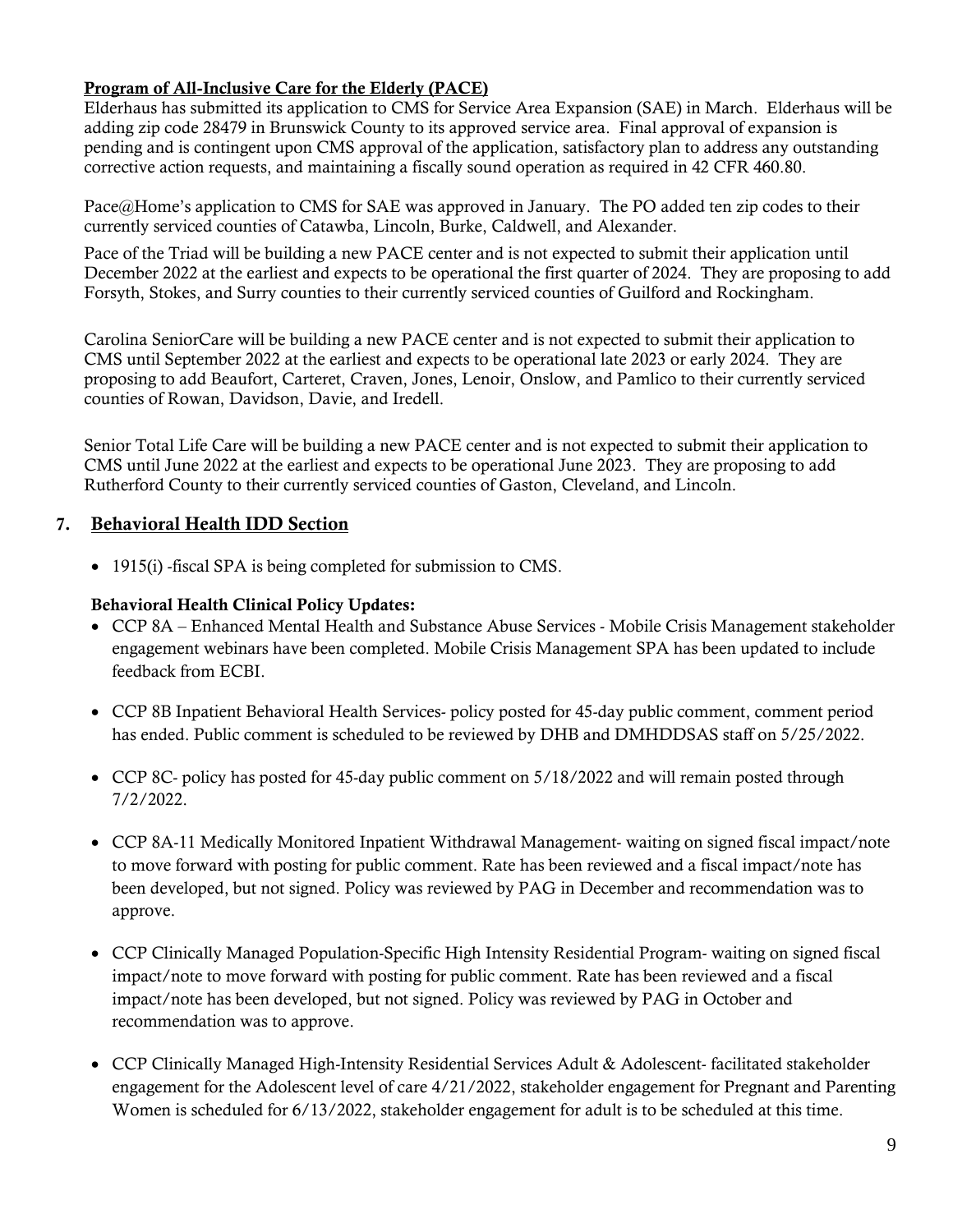- CCP 2A-1- policy is being revised due to House Bill 382 (March 24, 2021)- policy is going to PAG for notification in May 2022. Have reached out to CMS with questions regarding policy revisions required by HB 382. A fiscal SPA will be submitted to CMS for this change.
- CCP Individual Support and Transitional Support draft policy, for (i) Option, has been reviewed by DMH and stakeholder engagement will be held during June 2022.
- CCP 8A-2, Facility-Based Crisis Service for Children and Adolescents, was revised with amendments effective May 15, 2022.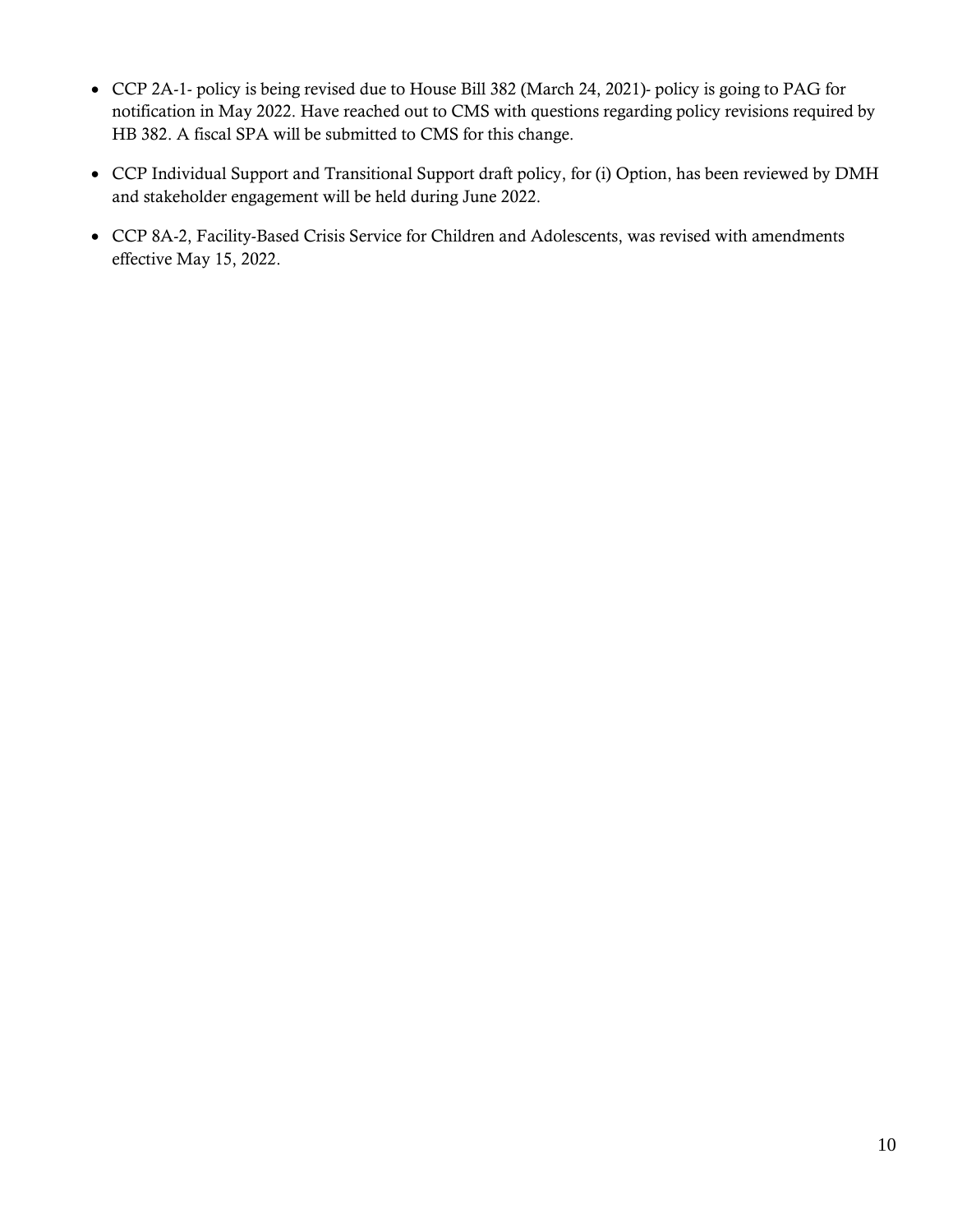The Provider Operations team enhanced the monitoring of NC Medicaid Managed Care Standard Plans this quarter.

- Requested PHPs submit updated Credentialing/Recredentialing policies to ensure adherence to NC Medicaid expectations
- Added contract language around the timely submission of policies to NC Medicaid for review, as well as timely uploads to the PHP public facing websites approval was achieved.
- Continued monitoring of Standard Plans as required to ensure compliance, with referral to the Managed Care oversight team of identified noncompliance incidents. This includes validation of non-enrolled Medicaid provider data errors identified on the PHP Network File and issuing corrective action plans. The PHPs provide reports regarding their corrective action plans to show how the discrepancies are being resolved timely.

The Provider Operations team also continues to work with the NC Medicaid Managed Care Tailored Plans on implementation of the BH I/DD (Behavioral Health Intellectual/Developmentally Disabled) Tailored Plan and Prepaid Inpatient Health Plan (PIHP) Medicaid Direct contracts, both set to launch on December 1, 2022.

- The Tailored Plan team continues to review and approve all Provider Operations post-contract award inbound deliverables submitted by the Tailored Plans and meets weekly with each Tailored Plan individually to assist with Provider Operations-related questions and issues that arise during Implementation, as well as provide technical support and guidance.
- Provider Operations meets weekly with the Enrollment Broker (EB) and Member Operations team on the implementation of the business and technical requirements developed to update the Medicaid and NC Health Choice Provider and Health Plan Lookup Tool with Tailored Plan content. In April and May, the team performed 4 weeks of rigorous User Acceptance Testing (UAT) to test the proposed changes and found 35 defects. The EB has resolved 22 of the defects and is actively working to correct the remaining defects ahead of the projected June 15, 2022, launch date for the updated Lookup Tool.
- Throughout March, the Provider Operations team reviewed and amended the provider sections of the PIHP Medicaid Direct Contract, set to launch on December 1, 2022, alongside TP, then worked with the internal DHHS teams and the six Tailored Plans to finalize those changes for review by Legal and Contracting.
- Tailored Plan Readiness Review activities kicked off in March and Provider Operations completed Round 1 of the Tailored Plan Desktop Review and the Call Center Virtual Onsite Reviews this month.
- The Tailored Plan team continues to work on the development and approval of TP and PIHP Medicaid Direct Business Procedures and monitoring processes.

The Provider Data Management/Credentialing Verification Organization (PDM/CVO) project is in the process of selecting a vendor and currently in the silent period. The contract is expected to be awarded to an NCQA certified vendor by this summer, with planning and design to follow. Go live is scheduled for mid-2023.

Our NC Area Health Education Center (AHEC) partner completed 1,352 contacts in March and 1, 264 in April for a total of 2,616 contacts to providers in performing its regional coaches' provider engagement and technical support activities. The contacts were completed via virtual meeting, on-site visit, telephone conversation, or via e-mail communication.

The Medicaid Provider Ombudsman received 676 cases directly through the Provider Ombudsman Listserv during this quarter. The team responded directly to 226 of those and worked to assign other cases to the appropriate business owner including the PHPs, General Dynamics Information Technology/NCTracks, or an operational unit within DHB. The Provider Ombudsman follows up with the business owner if a case has aged for 7 days or greater and open cases are also monitored bi-weekly through closure. Trends continue to be tickets related to Claims/Finance and Provider Enrollment.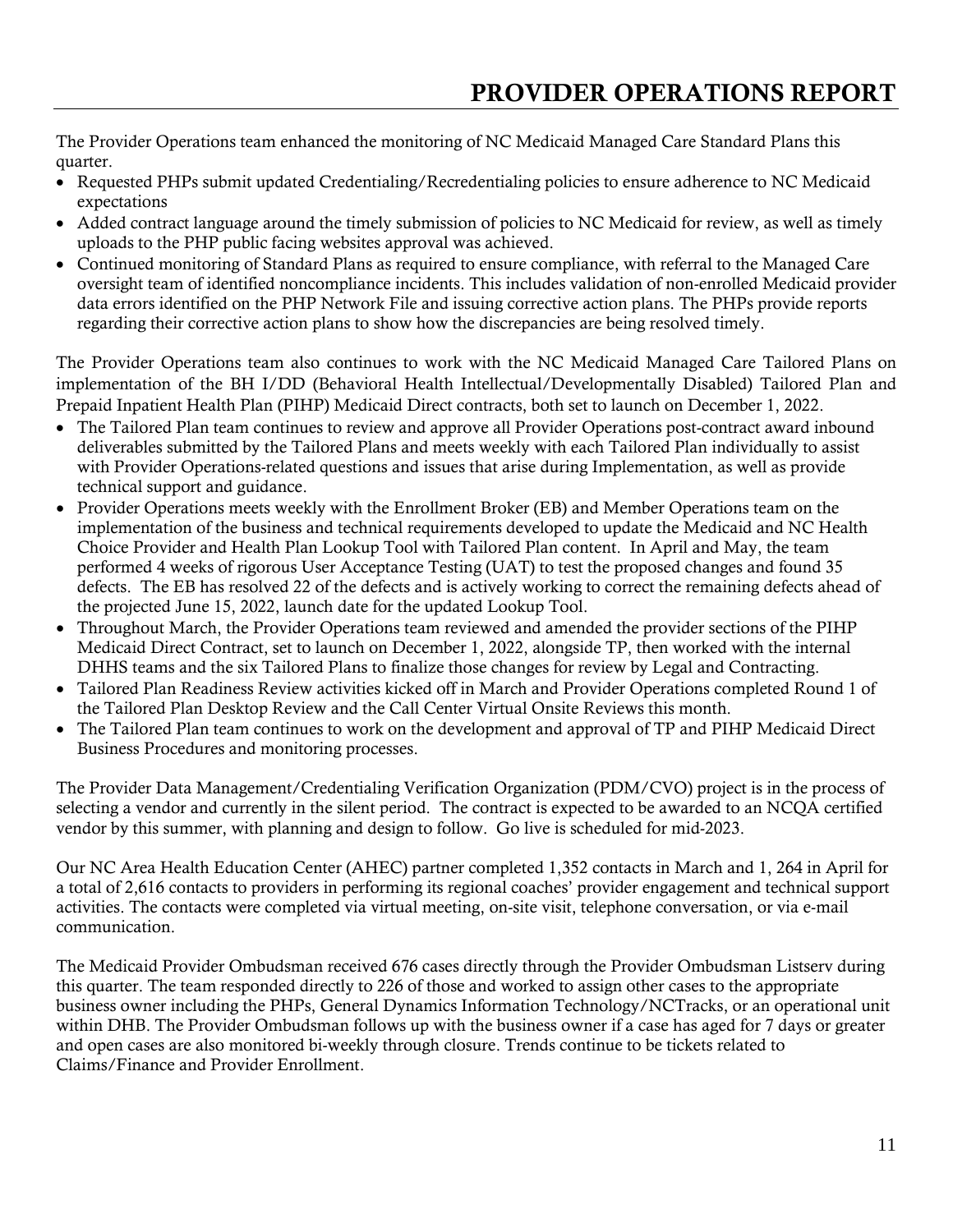The Provider Relations team successfully reviewed over 1,500 mass changes, 319 Carolina ACCESS applications, 51 CCNC Network Affiliation requests, and nine Eastern Band of Cherokee Indians-Tribal Option enrollment requests. This represents an increase of over 40% in the total volume of requests since last quarter.

In response to findings cited in the Office of State Auditor (OSA) Performance Audit published February 2021, and Single Audit Report for the year ending June 30, 2020, Provider Operations submitted several Customer Service Requests (CSRs) to improve the Medicaid and NC Health Choice (NCHC) provider screening, enrollment, and termination processes. These changes include:

- Primary source verification of all credentials at time of re-verification/re-credentialing. When re-verification/recredentialing resumes at the end of the federal Public Health Emergency (PHE), Medicaid's Fiscal Agent will conduct primary source verification of all credentials required for enrollment for all individual and organization providers during re-verification/re-credentialing as required in CFR 455.450.
- Automation of two database searches, Adverse Actions Report (AAR) and Provider Penalty Tracking Database (PPTD). This automation reduces the chance of errors identified in the manual search process during credentialing. The monitoring efforts around this reporting have been updated to reflect this change.
- Validation of ownership and managing employee information. NC Medicaid now requires the Fiscal Agent to implement the first of a two-phased process for ownership and managing employee disclosure screening prior to initial enrollment for in-state organizations. Once phase one is implemented and any unforeseen issues are addressed, the final phase will be the verification for all organizations, including border and out-of-state providers, during initial enrollment and re-verification.
- Application of new denial and termination reason codes for provider taxonomies and Medicaid and NC Health Choice health plans when the Department renders a decision to limit, deny or terminate a provider's participation due to license limitations imposed by their respective licensing boards as provided in CFR 455.412. This change also added measures to prevent providers with license limitations from re-enrolling without first being reviewed and approved by the Department.
- Development of a new process to bump up a provider to a high categorical risk level from limited or moderate when it is determined that the provider, owners, or managing employees have been excluded from OIG, Medicare, SAM or any other Federal Health Care Program within the past 10 years. Although implementation is pending, this change will improve the documentation and oversight needed for providers flagged as high risk.

Provider Operations is actively involved in the following audit activities:

- 2022 Office of State Auditor (OSA) Single Audit
- 2022 Internal Enhancing Accountability in Government through Leadership and Education (EAGLE) Audit
- RY2023 Payment Error Rate Measurement (PERM) Audit
- 2021 Internal Office of Inspector General (OIG) Risk Assessment Audit as performed by NC Medicaid Office of Compliance and Program Integrity (OCPI)
- Office of Internal Auditor (OIA) Follow-up to 2021 Single Audit Findings Items

Monitoring the Fiscal Agent's performance of provider enrollment and termination and the performance of vendors, contractors, and prepaid health plans (PHPs) was carried out in accordance with our Provider Operations' Monitoring Plan to ensure approved providers meet qualification requirements and that ineligible providers are terminated in a timely manner when they fail to meet the Medicaid and N.C. Health Choice (NCHC) program standards.

During this quarter, Provider Operations monitored the following to determine if the actions taken by the referenced entities impacted a provider's Medicaid and NCHC participation:

- 137 licensure disciplinary actions imposed by 19 N.C. licensure boards
- 467 notifications from four N.C. Divisions (Health Services Regulation, Aging and Adult Services, Social Services and Public Health)
- 105 notifications from the Centers for Medicare and Medicaid Services (CMS)